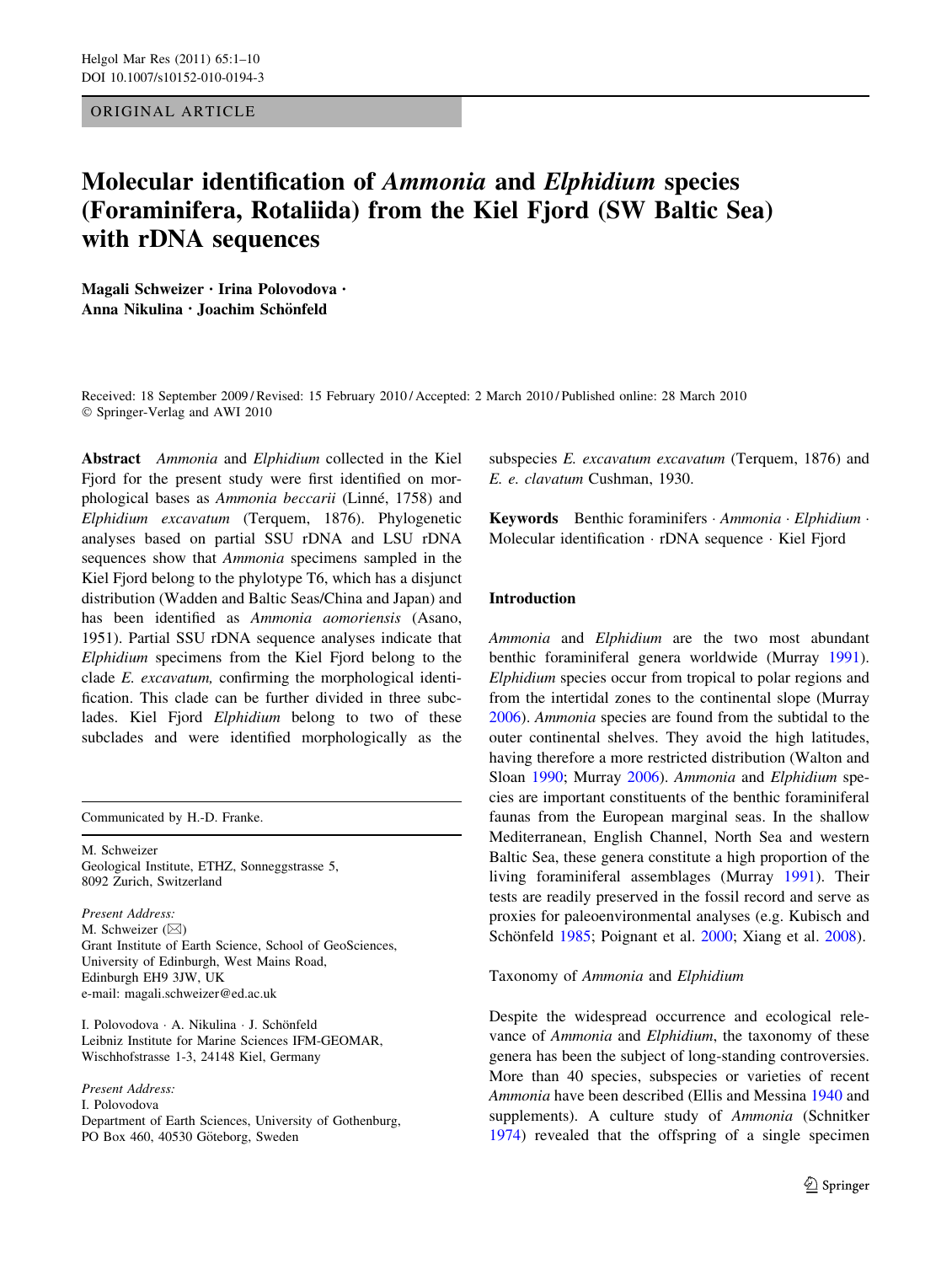showed seven different morphotypes, resembling different species and therefore leading to the conclusion that there was only one valid species: Ammonia beccarii (Linné, 1758). Consequently, Ammonia from the European marginal seas were commonly determined as A. beccarii, even though they showed morphological variability (Haake [1962;](#page-8-0) Lutze [1965](#page-8-0); Murray [1991](#page-8-0)). Morphometric analyses of Ammonia populations globally inferred two discernable 'morphostocks' of large, ornamented A. beccarii and less ornamented Ammonia parkinsoniana (d'Orbigny, [1839\)](#page-8-0) (Poag [1978;](#page-9-0) Jorissen [1988](#page-8-0)). Other varieties were assigned as form names to these two morphospecies (Jorissen [1988](#page-8-0); Hayward et al. [1999](#page-8-0)). This concept was corroborated by the observation that the 'morphostocks' showed consistent differences in their ecological preferences (Debenay et al. [1998\)](#page-8-0). In the North Sea and western Baltic Sea, the species names Ammonia batava (Hofker, 1951), A. beccarii, A. catesbyana (d'Orbigny [1839](#page-8-0)), A. flevensis (Hofker 1930) and A. tepida Cushman [1926](#page-8-0) were used (Haake [1962](#page-8-0); Lutze [1965;](#page-8-0) Brodniewicz [1965](#page-8-0); Hofker [1977;](#page-8-0) Langer et al. [1989;](#page-8-0) Langer and Leppig [2000;](#page-8-0) de Nooijer [2007\)](#page-8-0). The name A. tepida has also been used for populations from other European marginal seas (e.g. Bouchet et al. [2007](#page-8-0); Pascal et al. [2008\)](#page-9-0). However, the lectotypes of A. tepida from the West Indies show a different morphology, and this name should be avoided for populations from temperate regions (Hayward et al. [2003\)](#page-8-0). A re-assessment of the taxonomic status of Ammonia populations based on phylogenetic analysis of variable regions D1 and D2 of the Large Subunit of ribosomal DNA (LSU rDNA) revealed thirteen different molecular types of Ammonia worldwide (Pawlowski et al. [1995](#page-9-0); Holzmann [2000](#page-8-0); Holzmann and Pawlowski [1997,](#page-8-0) [2000](#page-8-0); Hayward et al. [2004](#page-8-0); Pawlowski and Holzmann [2008\)](#page-9-0). Eight of these phylotypes can be assigned to described species on the basis of morphological features, whereas the extensive use of the name A. beccarii should be abandoned (Hayward et al. [2004](#page-8-0)). Furthermore, the phylotype T6 has a disjunct distribution, in the Wadden Sea and marginal seas off Japan and northern China, where the names Ammonia aomoriensis (Asano [1951\)](#page-8-0) and Ammonia ''beccarii'' forma 1 have been used (Nomura and Seto [1992](#page-9-0); Xiang et al. [2008;](#page-9-0) Takata et al. [2006](#page-9-0)) The name A. aomoriensis was therefore proposed for the phylotype T6 (Hayward et al. [2004](#page-8-0)).

More than 60 morphospecies of *Elphidium* were reported in studies of recent foraminifers worldwide (Murray [1991\)](#page-8-0). Several of them were identified in the North Sea and western Baltic Sea: Elphidium albiumbilicatum (Weiss, 1954), E. excavatum clavatum Cushman [1930,](#page-8-0) E. excavatum excavatum (Terquem [1876\)](#page-9-0), E. gerthi van Voorthuysen, 1957, E. guntheri Cole, 1931, E. incertum (Williamson, 1858) and E. williamsoni Haynes, 1973 (Lutze [1965](#page-8-0); Frenzel et al. [2005](#page-8-0); Schönfeld and Numberger [2007a](#page-9-0); Nikulina et al. [2008](#page-9-0); Polovodova and Schönfeld 2008). These species are easily distinguishable by their morphology (Lutze [1965\)](#page-8-0). Nevertheless, the most confused taxonomic situation has always been associated with E. excavatum because of its high intraspecific variability (Feyling-Hanssen [1972;](#page-8-0) Miller et al. [1982\)](#page-8-0). A total of eleven morphotypes, considered as either species, subspecies or ecophenotypes, have been described for E. excavatum (Goubert [1997](#page-8-0)). In the western Baltic Sea, the two subspecies  $E$ . *e. excavatum* and  $E$ . *e. clavatum* seem to co-occur, even though they show different depth preferences (Lutze [1965](#page-8-0)). For the time being, Elphidium has been studied much less than Ammonia with molecular phylogeny, and only a few sequences are deposited in the EMBL/ GenBank database.

## Ecology of Ammonia and Elphidium from the Kiel Fiord

The Kiel Fjord is a narrow, N–S extending, 10–20 m deep inlet of the Kiel Bight in the western Baltic Sea. Its hydrography is characterised by a low-salinity surface water (10–19 psu), which is separated by a halocline at 16– 18 m depth from the more saline Kattegat Water (17–21 psu). The prevailing Ammonia species, first identified as A. beccarii, is a shallow-water species living in muddy sands at a water depth of 4–14 m with brackish conditions of 15– 23 psu (Rottgardt [1952](#page-9-0); Lutze [1965;](#page-8-0) Nikulina et al. [2008](#page-9-0)). The sediments in the Kiel Fjord are enriched in organic matter ( $C_{org}$ : 3–5% and biogenic silica: 3–7%) when compared to the Baltic Sea (Balzer [1984;](#page-8-0) Emelyanov [1988](#page-8-0)). They mirror a high bioproductivity of more than 200 g C  $m^{-2}$  year<sup>-1</sup> providing a sufficient amount of food for benthic foraminifera (Schönfeld and Numberger [2007b](#page-9-0)). Similar nutritional conditions were described by Irion [\(1994](#page-8-0)) in the tidal flats from Wilhelmshaven (North Sea) where Ammonia is frequent as well. In other fjords of the Kiel Bight, A. beccarii was found above the picnocline in sandy sediments with the lowest food concentration (Exon [1972;](#page-8-0) Polovodova et al. [2009\)](#page-9-0), which confirms its opportunistic behaviour when compared to other foraminiferal species (Nikulina et al. [2008](#page-9-0)).

Among the Elphidium taxa considered in this study, E. gerthi occupies muddy sediments of the near-shore zones, and E. excavatum inhabits sandy-muds enriched in organic matter ( $C_{\text{or}}$ : 2–5% and biogenic silica 1–6%) of the Kiel Bight (Polovodova et al. [2009\)](#page-9-0). According to Lutze [\(1965](#page-8-0)), E. excavatum is a deep-infaunal species, which is found down to 6 cm depth and occurs therefore mainly in well-oxygenated sediments with active water exchange. Two subspecies of E. excavatum are distinguished: E. e. excavatum is limited to the shallow areas of the Kiel Bight, whereas the cold-water-adapted E. e. clavatum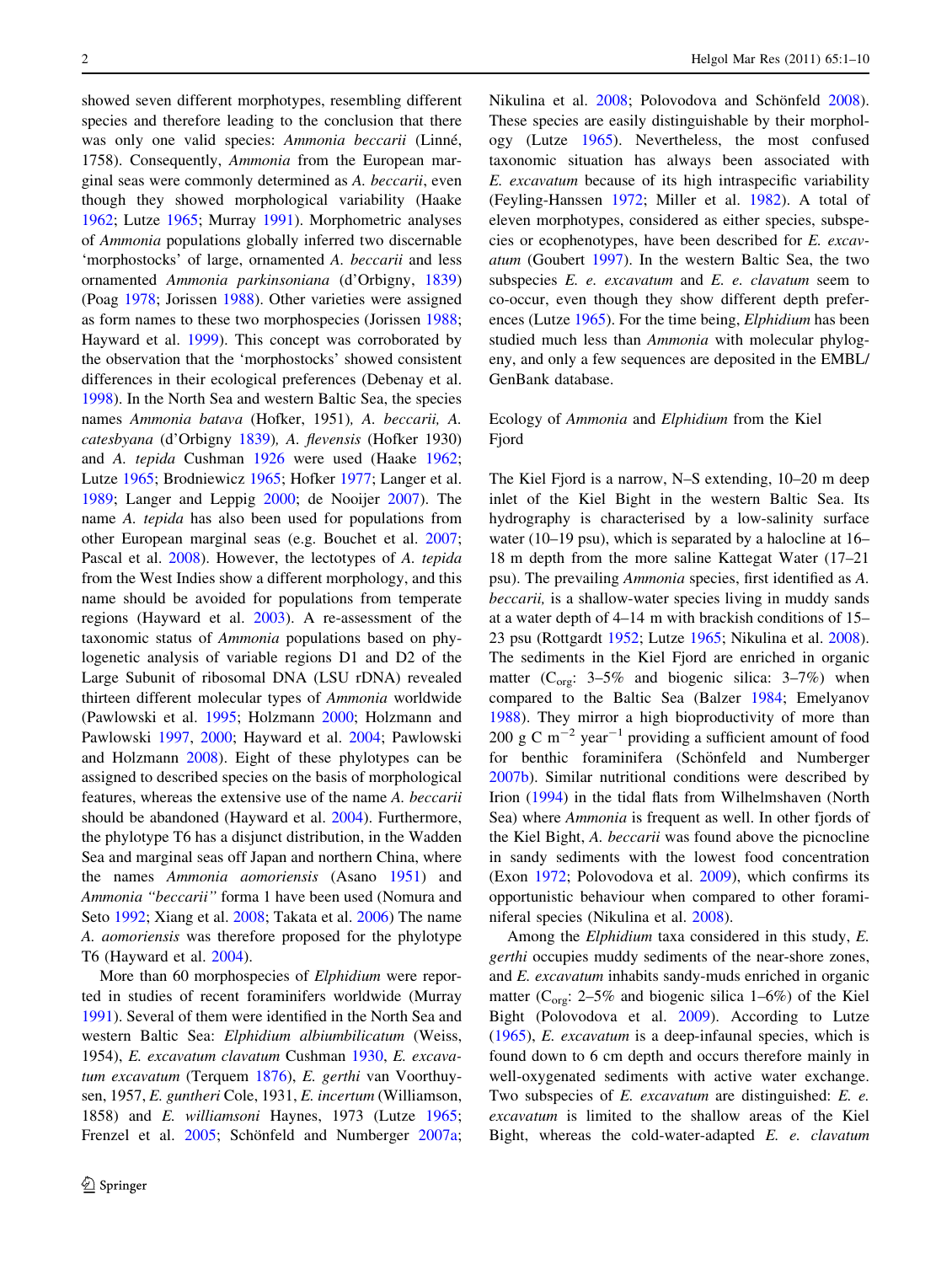<span id="page-2-0"></span>Fig. 1 SEM pictures of Ammonia (a) and  $Elphidium$  (b) specimens collected in the Kiel Fjord with their DNA identification numbers. Scale  $bar = 100 \text{ µm}$ 



prefers the deeper areas in and below the halocline (Lutze [1965,](#page-8-0) [1974](#page-8-0); Nikulina et al. [2008](#page-9-0)).

#### Materials and methods

## Sampling and SEM imaging

Surface sediment samples were collected in the inner Kiel Fjord under the net cages of the ''Kieler Lachsforelle'' fish farm by SCUBA divers in September 2007. This site was chosen because the high food input and occurrence of different substrates promoted the co-occurrence of different species, which otherwise inhabited separated distribution areas in the fjord. Live foraminifers were distinguished from dead ones by natural colouration of the protoplasm and pseudopodial activity under a dissection microscope. Alive specimens were picked out, cleaned in filtered seawater with a paint brush, transferred to Eppendorf tubes and dried at room temperature. Ten Ammonia and five Elphidium (Fig. 1) specimens were imaged with a scanning electron microscope (SEM) at ETH Zurich for taxonomical documentation.

#### DNA extraction, amplification and sequencing

After SEM imaging, the 15 dried foraminiferal tests were crushed to extract DNA from each of them individually by

the DOC method (Pawlowski [2000](#page-9-0)). The two regions of rDNA examined here correspond to 3' fragment of the SSU rRNA and 5' fragment of the LSU rRNA genes (Fig. 2). The SSU fragment (primers s14F3-sB for the amplification and s14F1-sB for the reamplification) is about 1,000 nucleotides (nt) and is widely used in foraminiferal studies. The LSU fragment (primers 2TA-L1F for the amplification and 2TA- L7 for the reamplification) was specifically used to recognise the different genotypes of Ammonia (e.g. Pawlowski et al. [1995](#page-9-0)) and represents a more variable and shorter fragment (about 400 nt). All positive amplifications were purified with the High Pure PCR Purification Kit (Roche Diagnostics) and sequenced directly using a Big-Dye Terminator v3.1 Cycle Sequencing Kit and an ABI-Prism 3100 DNA sequencer (both Applied Biosystems), all according to the manufacturer's instructions.

#### Phylogenetic analysis

The new sequences (19 partial SSU and 11 partial LSU ones) have been deposited in the EMBL/GenBank database (accession numbers given in Tables [1,](#page-3-0) [2\)](#page-3-0). The new sequences were aligned manually with related sequences available from GenBank in two separate datasets (SSU and LSU) using Seaview (Galtier et al. [1996\)](#page-8-0). The sequences of Ammonia available from the EMBL/GenBank database are mainly LSU sequences (Pawlowski et al. [1994](#page-9-0), [1995](#page-9-0);



Fig. 2 Location of the primers used to amplify the SSU and LSU rDNA fragments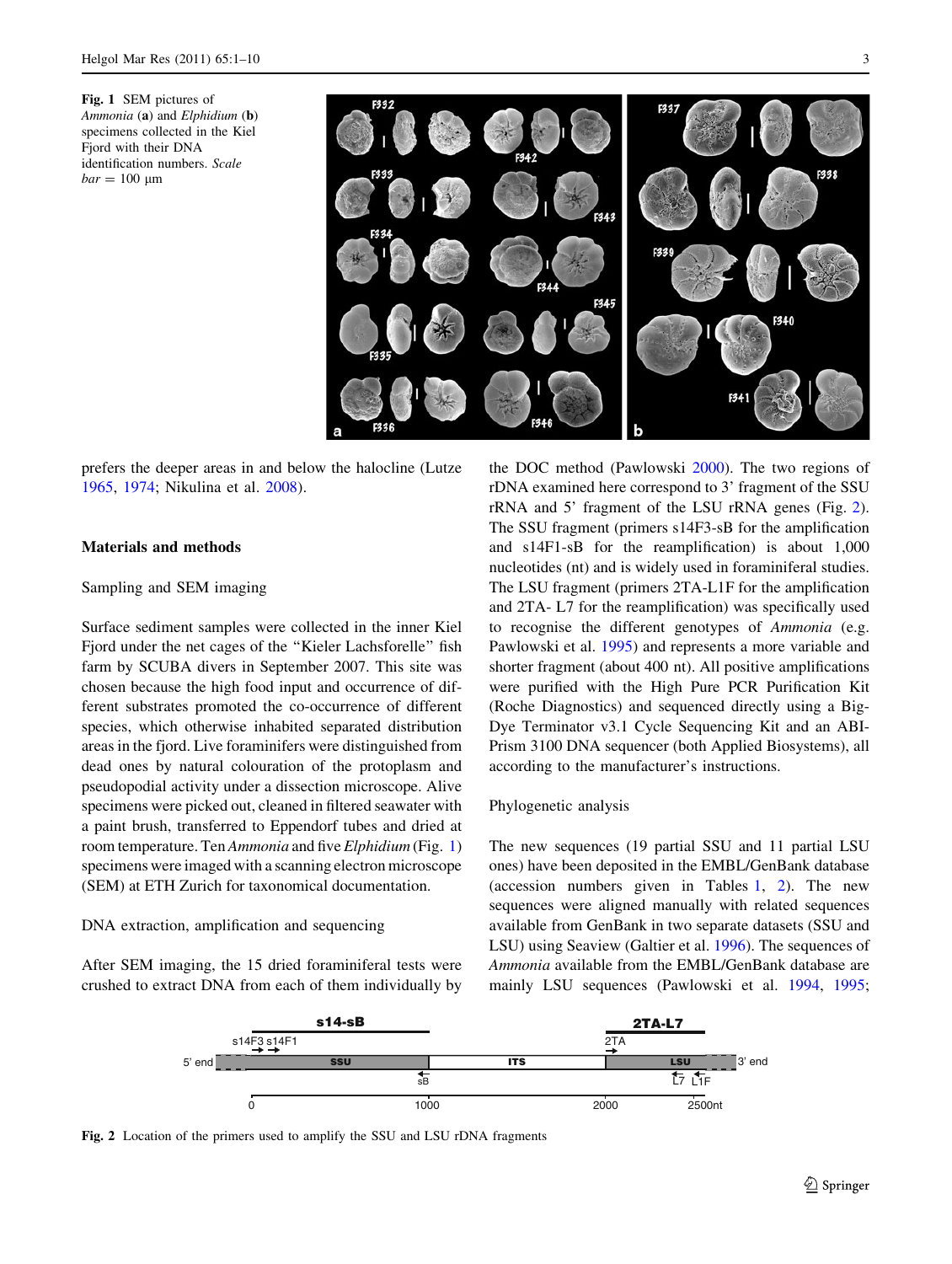<span id="page-3-0"></span>Table 1 List of specimens from the Kiel Fjord with their DNA numbers and the EMBL/GenBank accession numbers

| <b>Species</b>      |      | DNA number SSU sequence LSU sequence |          |
|---------------------|------|--------------------------------------|----------|
| Ammonia aomoriensis | F332 | GQ853570                             | GQ853578 |
| Ammonia aomoriensis | F333 | GQ853571                             | GQ853579 |
| Ammonia aomoriensis | F334 | GO853572                             | GO853580 |
| Ammonia aomoriensis | F335 | GO853573                             | GO853581 |
| Ammonia aomoriensis | F336 | Negative                             | Negative |
| Elphidium excavatum | F337 | GQ853563                             | Negative |
| Elphidium excavatum | F338 | GO853564                             | Negative |
| Elphidium excavatum | F339 | GO853565                             | Negative |
| Elphidium excavatum | F340 | GO853566                             | Negative |
| Elphidium gerthi    | F341 | Negative                             | Negative |
| Ammonia aomoriensis | F342 | Not done                             | GO853582 |
| Ammonia aomoriensis | F343 | GQ853574                             | GO853583 |
| Ammonia aomoriensis | F344 | Not done                             | GQ853584 |
| Ammonia aomoriensis | F345 | GQ853575                             | GQ853585 |
| Ammonia aomoriensis | F346 | Not done                             | GQ853586 |

Holzmann et al. [1996](#page-8-0); Holzmann and Pawlowski [2000](#page-8-0); Hayward et al. [2004](#page-8-0)), but there are also some SSU sequences attributed to Ammonia sp., A. beccarii, A. catesbyana and A. tepida (Pawlowski et al. [1996](#page-9-0), [1997](#page-9-0); Langer and Leppig [2000](#page-8-0); Ertan et al. [2004](#page-8-0); Schweizer et al. [2008\)](#page-9-0). Two environmental sequences (Habura et al. [2008\)](#page-8-0) branching inside the Ammonia clade were also added. SSU sequences belonging to three species of Elphidium (E. aculeatum (d'Orbigny, 1846), E. excavatum and E. williamsoni) are available from the EMBL/GenBank database (Pawlowski et al. [1997;](#page-9-0) Langer [2000;](#page-8-0) Ertan et al. [2004](#page-8-0); Schweizer et al. [2008\)](#page-9-0). One environmental sequence (Habura et al. [2008\)](#page-8-0) branching in the clade of E. williamsoni was also added. The genus Haynesina was chosen as the out-group taxon, because it is the closest known relative of Ammonia and Elphidium (Schweizer et al. [2008](#page-9-0)).

The regions that were impossible to align properly were removed to obtain two final alignments of 820 sites for the SSU and 286 sites for the LSU, from which 750 and 270 sites were, respectively, used for analyses (numbers of sites calculated with Phylo\_Win, Galtier and others 1996).

Maximum likelihood (ML) analyses were performed with 100 bootstrap (BS) replicates by PhyML 2.4.4 (Guindon and Gascuel [2003](#page-8-0)) under the HKY (Hasegawa, Kishino, Yano) model (Hasegawa et al. [1985\)](#page-8-0) for the SSU (Fig. [3\)](#page-4-0) and the LSU (Fig. [4\)](#page-5-0) alignments. In order to correct for among-site rate variations, the proportion of invariable sites (I) and the alpha parameter of gamma distribution  $(\Gamma)$ , with six rate categories, were estimated by PhyML (HKY  $+ I + \Gamma$ ). In addition, BIONJ phylogenetic trees (Gascuel [1997](#page-8-0)) were inferred with Phylo\_Win under the K2P (Kimura's two parameter) evolution model (Kimura [1980](#page-8-0)) with non-parametric bootstrapping (1,000 replicates).

#### Results

Out of ten Kiel Fjord Ammonia extracted for DNA, all but one (F336) gave positive results for PCR. SSU sequences were obtained from six Ammonia specimens and LSU sequences from nine specimens (Table 1). Among the five specimens of Elphidium from the Kiel Fjord, which were extracted for DNA, all but F341 (E. gerthi) gave SSU sequences (Table 1). However, the results were negative for the LSU fragment. Because Elphidium has one of the fastest evolutionary rates among benthic foraminifers (Schweizer et al. [2008](#page-9-0)), these negative results could be due to the fact that the  $5'$  end of the LSU gene had slightly diverged in this genus, causing a mismatch error with LSU primers and preventing the DNA amplification.

#### SSU rDNA analysis

The topologies of ML (Fig. [3\)](#page-4-0) and BIONJ (data not shown) trees were rather similar. Only the position of the Australian

Table 2 List of other new rDNA sequences with their DNA numbers, locality of sampling and EMBL/GenBank accession numbers. Samples 475, 476, 1244 and 3978 belong to the Forams DNA Collection in Geneva

| Species             | DNA number | Locality            | Sequence name  |
|---------------------|------------|---------------------|----------------|
| Haynesina germanica | F323       | Den Oever (NL)      | GO853557 (SSU) |
|                     |            |                     | GQ853576 (LSU) |
| Elphidium sp.       | 1244       | Mok Baai (NL)       | GQ853558 (SSU) |
|                     |            |                     | GO853559 (SSU) |
| Elphidium sp.       | 3978       | Dunstaffnage (UK)   | GO853560 (SSU) |
|                     |            |                     | GQ853561 (SSU) |
|                     |            |                     | GQ853562 (SSU) |
| Ammonia sp.         | 475        | Lizard Island (AUS) | GO853567 (SSU) |
| Ammonia sp.         | 476        | Lizard Island (AUS) | GQ853568 (SSU) |
| Ammonia aomoriensis | F583       | Den Oever (NL)      | GO853569 (SSU) |
| Ammonia aomoriensis | A23        | Mok Baai (NL)       | GO853577 (LSU) |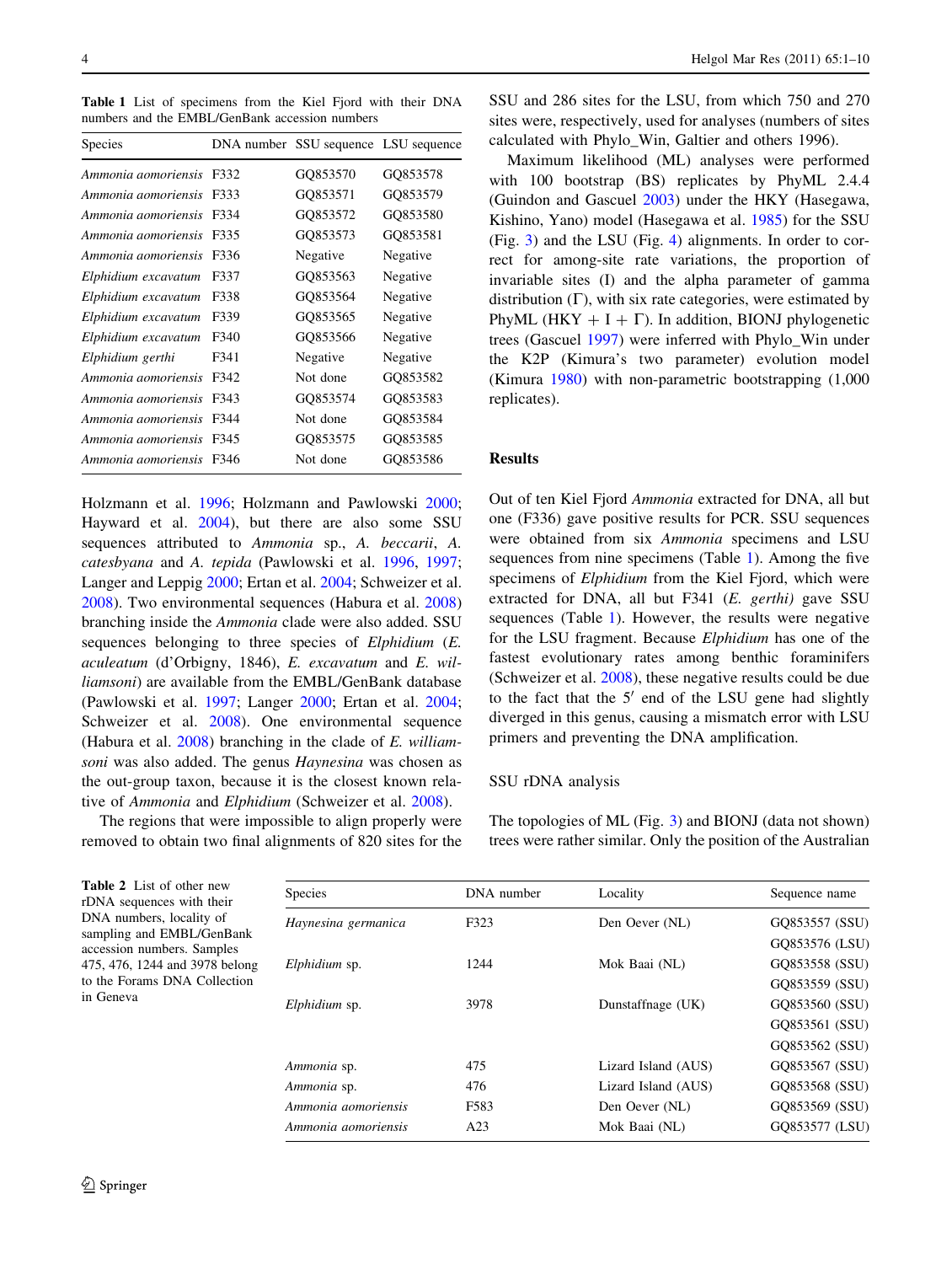<span id="page-4-0"></span>Fig. 3 Molecular phylogeny of Ammonia and Elphidium based on partial SSU rDNA sequences inferred using the ML method (HKY + I +  $\Gamma$ ). Tree is rooted on H. germanica, and bootstrap values for ML and BIONJ analyses are indicated at the nodes



clade (475 and 476) inside the Ammonia clade moved slightly between both analyses. This difference in topology and the low statistical supports of the intermediate nodes were signs that the phylogenetic signal was too weak to infer robust relationships between clades due to the shortness of the studied region. However, the terminal clades were stable, with rather high BS (usually above 60%).

The Ammonia sequences formed a monophyletic group (100% BS), which was composed of six clades (Fig. 3). One of these clades included the six Ammonia sequences from the Kiel Fjord, the sequences of specimens named A. catesbyana from Crildumersiel in the Wadden Sea (Langer and Leppig [2000\)](#page-8-0) and another sequence attributed to A. tepida from the North Frisian Islands (Ertan et al. [2004](#page-8-0)).

This clade had a high statistical support (98/75% BS), and it was sister group to the two environmental sequences from USA.

The *Elphidium* sequences formed a paraphyletic group composed of two clades at the basis of the Ammonia clade (Fig. 3). The sister clade of Ammonia was composed of the sequences of  $E$ . williamsoni and  $E$ . aculeatum, and the most basal clade included the E. excavatum sequences. The E. excavatum clade subsumed three subclades: one with a sequence from Den Oever (EF534073, Schweizer et al. [2008\)](#page-9-0), one with F340 and clones of a Scottish Elphidium (3978) and one with F337, F338, F339, six sequences from the Bay of Biscay (Ertan et al. [2004](#page-8-0)) and two from the Wadden Sea (1244).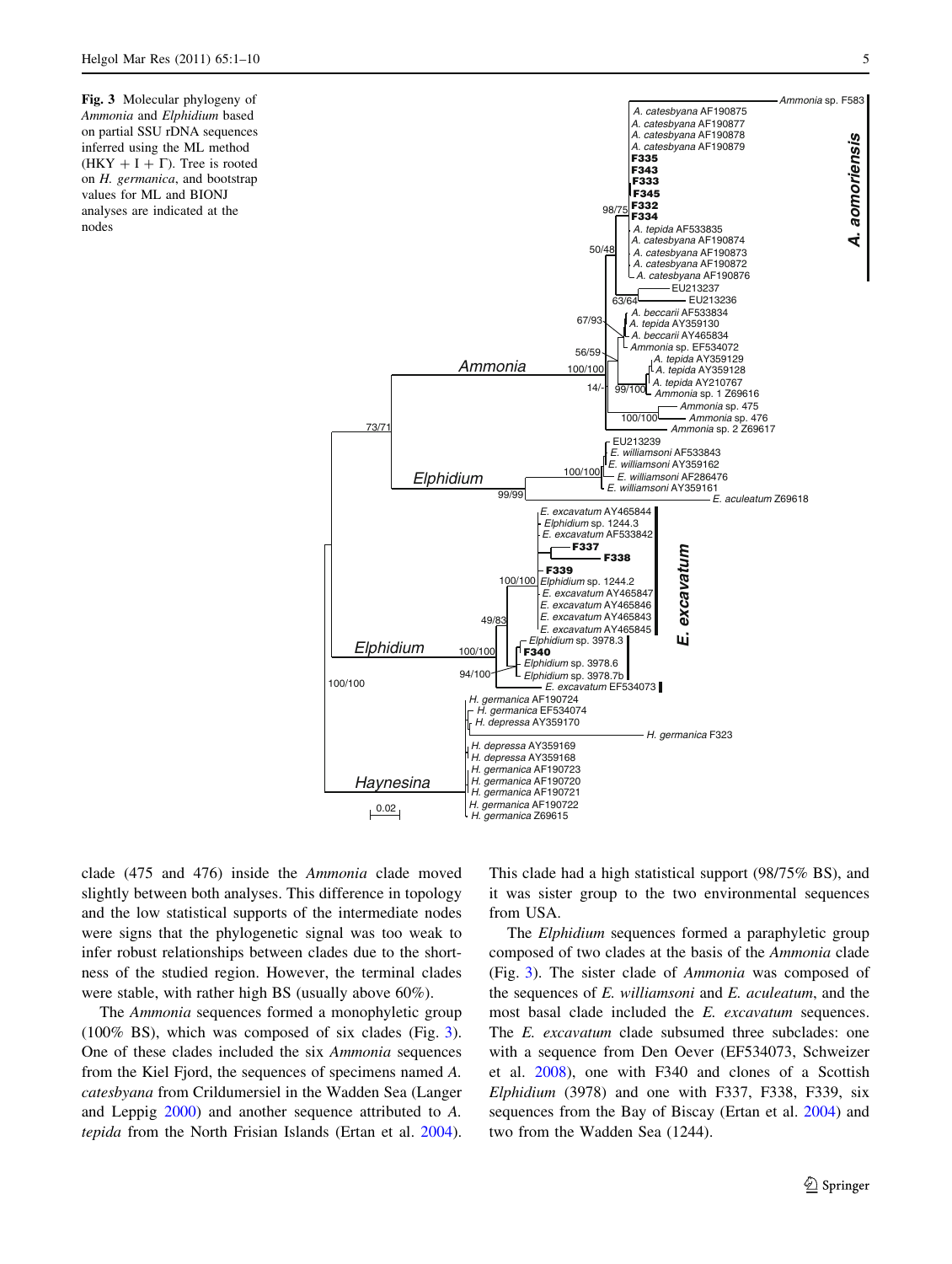#### <span id="page-5-0"></span>LSU rDNA analysis

The 13 phylotypes of Ammonia, which had been previously defined by Hayward et al. ([2004\)](#page-8-0), were also retrieved in this analysis (Fig. 4). The general topology of the tree was similar to the one published by Pawlowski and Holzmann [\(2008](#page-9-0)). The statistical supports of the 13 phylotypes were high; above 70% BS for most of them, but the other nodes had variable supports. This can be explained by the shortness of the fragment giving a weak phylogenetic signal of the deeper nodes. The nine LSU sequences of Ammonia from the Kiel Fjord branched in the phylotype T6 with a support of 72/97% BS, together with other European sequences from the Wadden Sea and Asian sequences from

Fig. 4 Molecular phylogeny of Ammonia based on partial LSU rDNA sequences inferred using the ML method (HKY  $+ I + \Gamma$ ). Tree is rooted on N. calcar, P. nipponica and H. germanica, and bootstrap values for ML and BIONJ analyses are indicated at the nodes

China and Japan. All the sequences were very homogeneous with less than 1.5% divergence.

## Discussion

Molecular identification of Ammonia specimens

Comparisons between SSU (Fig. [3](#page-4-0)) and LSU (Fig. 4) rDNA analyses are difficult because, except for the Kiel Fjord samples, different specimens were sequenced for both genes. Moreover, species names were attributed to SSU-analysed specimens (except Ammonia sp. 1 and 2 corresponding to T1 and T2, respectively) based on their

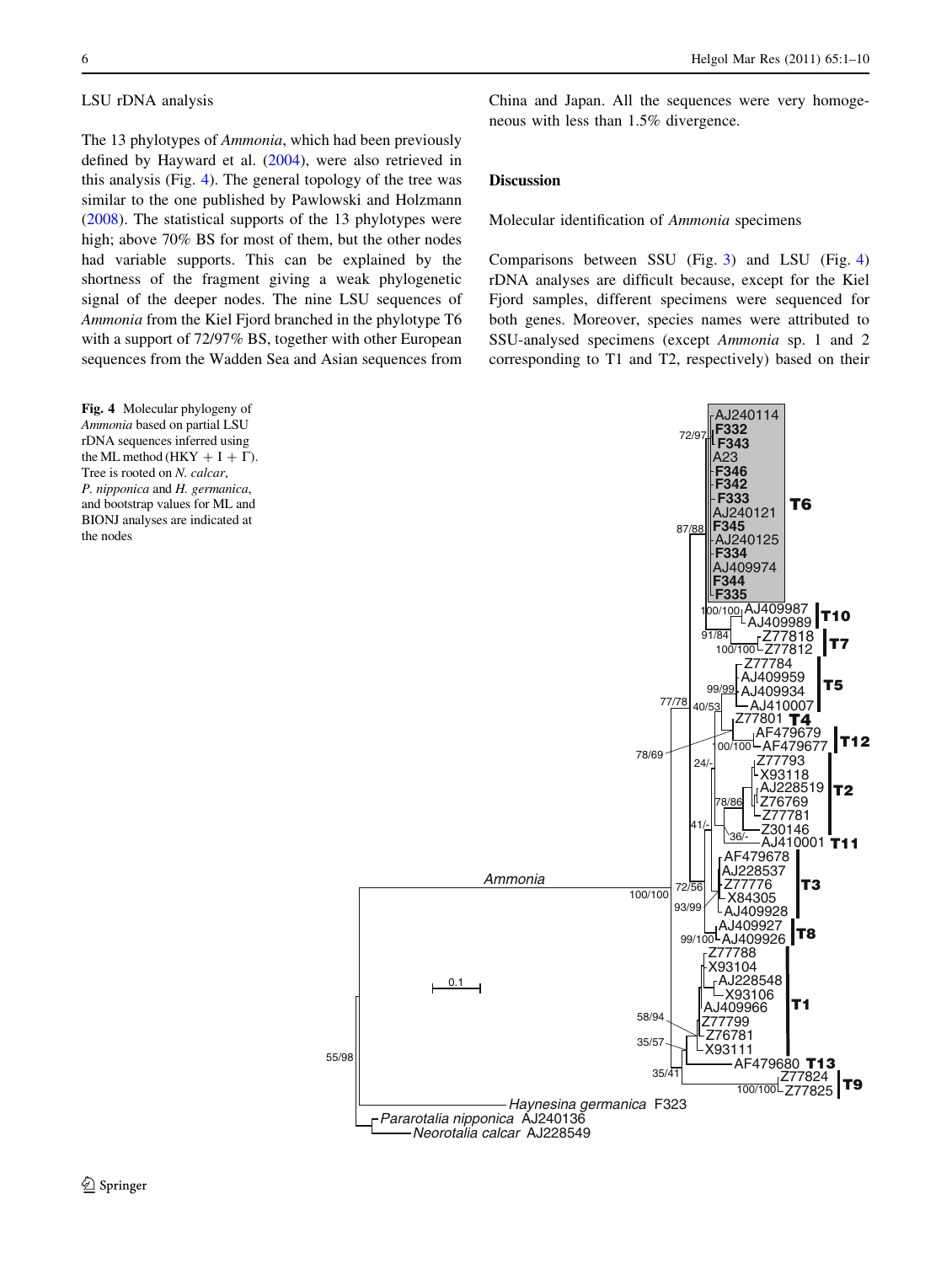<span id="page-6-0"></span>Fig. 5 Distribution of the phylotype T6 worldwide (a) and in the region of Wadden and West Baltic Seas (b). Sampled sites are indicated by circles for Asia and stars for Europe. Data from Hayward et al. [\(2004](#page-8-0)), Langer and Leppig ([2000\)](#page-8-0), Ertan et al. [\(2004](#page-8-0)) and the present study



morphology, whereas LSU-analysed specimens were first defined as phylotypes and subsequently attributed to morphospecies (Hayward et al. [2004](#page-8-0)).

In the LSU analysis, the Kiel Fjord Ammonia branch within the phylotype T6. Other members of T6 have been collected in Japan (lakes in Hokkaido and Honshu) and China (Yalu Jiang), as well as in the Dutch (Mok Baai, Den Oever) and German (Wilhelmshaven) Wadden Sea and in Denmark (Fig. 5). In the SSU analysis, Kiel Fjord Ammonia group with specimens collected in Crildumersiel (near Wilhelmshaven) and identified as A. catesbyana (Langer and Leppig [2000\)](#page-8-0) and with one sequence attributed to A. tepida and collected in the North Frisian Islands (Ertan et al. [2004](#page-8-0)). In view of the LSU results, these specimens can also be attributed to T6.

In Mok Baai, the phylotype T6 co-occurs with T1, the only phylotype with a cosmopolitan distribution (Pawlowski and Holzmann [2008](#page-9-0)). Moreover, it is difficult to discriminate morphologically T6 from T1, T2 and T10 because of the lack of salient characteristics (Hayward et al. [2004\)](#page-8-0). Therefore, further studies with a wider sampling are needed to check whether T6 is the only phylotype present in the Kiel Fjord.

If we assume that the Ammonia populations from the Wadden and Baltic Seas represent mainly one genotype, which also occurs in eastern Asia, a consistent species name is required. The morphospecies A. beccarii, A. tepida and A. catesbyana have been described from very distant localities: Cuba and Martinique for A. catesbyana (d'Orbigny [1839](#page-8-0)), Rimini, Italy, for topotypic specimens of A. beccarii (Cushman [1928\)](#page-8-0) and Puerto Rico for A. tepida (Cushman [1926](#page-8-0)). Moreover, there is currently no recognised phylotype corresponding to the morphology of these species (Hayward et al. [2004\)](#page-8-0). Phylotype T6 specimens resemble morphologically the holotype of A. aomoriensis from the Pliocene Hamada Formation from Honshu (Hayward et al. [2004\)](#page-8-0), a species also reported from unspecified recent deposits of northern Japan (Asano [1951](#page-8-0)). This phylotype was also related to A. beccarii forma 1 (Toyofuku et al. [2005\)](#page-9-0), a morphotype often identified in Japanese studies (Nomura and Seto [1992](#page-9-0); Takata et al. [2006](#page-9-0)). However, for the time being and on the basis of the molecular analyses, we propose to follow Hayward et al. [\(2004](#page-8-0)) by using the denomination of A. aomoriensis for the phylotype T6, including the populations from the European Wadden and Baltic Seas.

The most likely explanation for this disjunct distribution is the transport of Asian individuals through water used for ships' ballast (Pawlowski and Holzmann [2008\)](#page-9-0). This hypothesis is strengthened by the fact that most of the sampled localities in Europe are close to harbours and that Ammonia is apparently a newcomer in the Kiel Fjord. A core taken from the outer Kiel Fjord, with a record approximately going back to 1950, showed that Ammonia was always absent or rare until 2000 when it became abundant (Polovodova and Nikulina, unpublished data). So, we could speculate that local Ammonia species were transported regularly with bottom water inflows from the North Sea to the western Baltic Sea but perished due to inadequate salinity conditions as suggested for species that occur sporadically or as single specimens (Brodniewicz [1965](#page-8-0)). The abundance of Ammonia observed since the year 2000 could therefore be explained by the arrival of the newcomer A. aomoriensis, brought to the North Sea with ships' ballast and then following the same way than former indigenous Ammonia species, but settling successfully in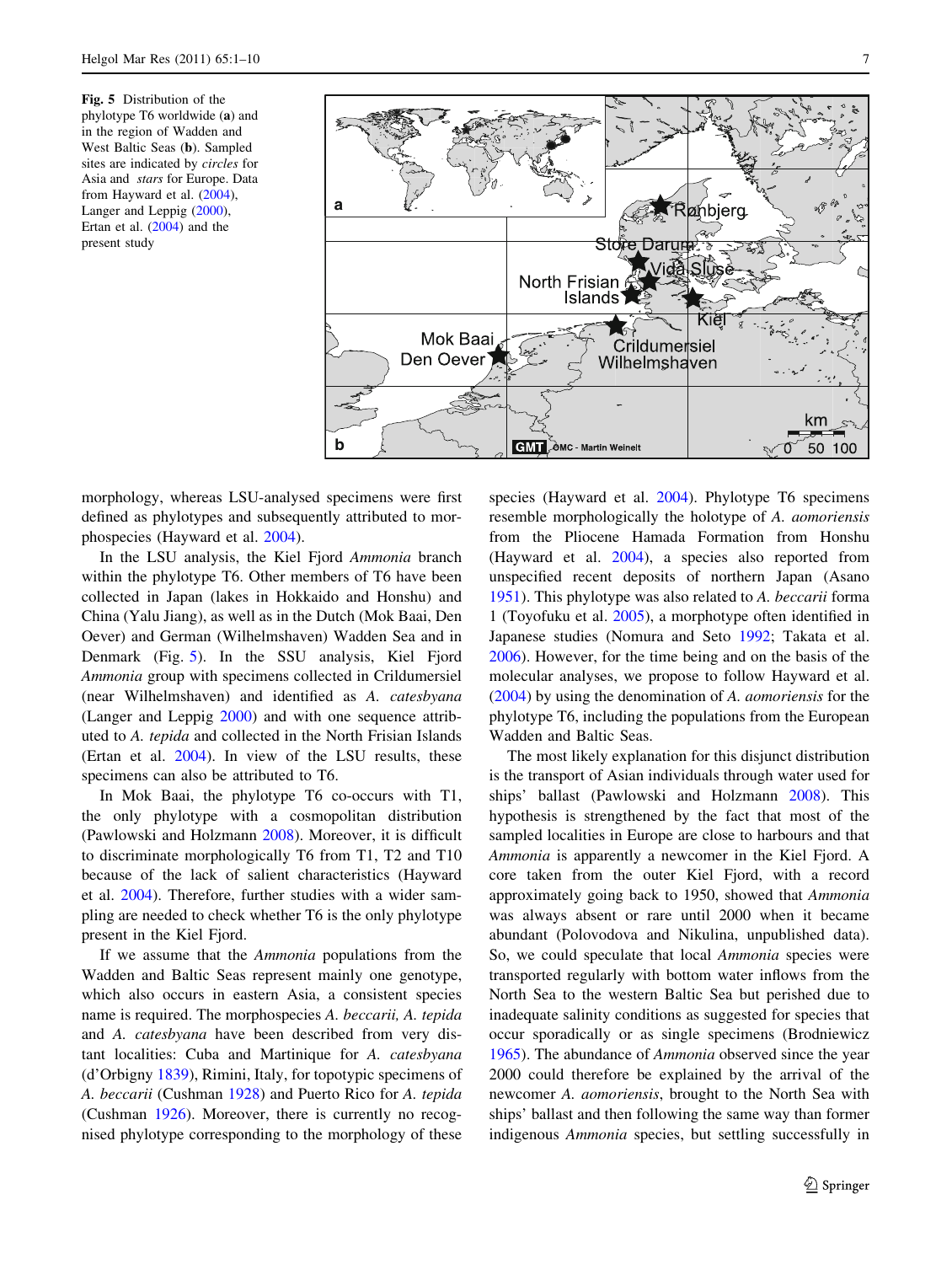the western Baltic Sea because it was better adapted to this brackish environment.

#### Molecular identification of Elphidium specimens

Seven different Elphidium taxa were reported from the Kiel Bight, and they were attributed to the genera Elphidium, Cribrononion or Cribroelphidium (Lutze [1965,](#page-8-0) [1974](#page-8-0); Frenzel et al. [2005;](#page-8-0) Nikulina et al. [2008](#page-9-0)). Two taxa were considered as subspecies of Elphidium excavatum, namely E. e. excavatum (forma selseyensis of Frenzel et al. [2005\)](#page-8-0) and E. e. clavatum. The distinction between both taxa was initiated by Lutze [\(1965](#page-8-0)), who had topotypic specimens of Elphidium excavatum from Dunkerque, France and samples from the Arctic with Elphidium clavatum available, and he compared them with his specimens from the Baltic Sea for species determination. The discernation concept was later corroborated by morphological, biogeographical and evolutionary studies (Feyling-Hanssen [1972;](#page-8-0) Miller et al. [1982](#page-8-0); Goubert [1997;](#page-8-0) Poignant et al. [2000](#page-9-0)). Elphidium e. excavatum was originally described from beach sands off Dunkerque, France (Terquem [1876\)](#page-9-0). Tests of E. e. excavatum exhibit numerous papillae of different sizes in the umbilical area. They are surrounded by thickened extensions of the chamber walls pointing into the umbilicus. The sutural bridges are generally indistinct. The test of *Elphi*dium e. excavatum is slightly compressed with a width \* 10/diameter ratio of 4–5 (Lutze [1965\)](#page-8-0). The other subspecies, Elphidium e. clavatum, was described from Frenchmans Bay, Maine, USA (Cushman [1930](#page-8-0)). Tests of E. e. clavatum show a central knob in the umbilical area. The sutural bridges are broad and distinct, and the sutures close before reaching the umbilicus. Elphidium e. clavatum is with a width \* 10/diameter ratio of 5–6 markedly thicker than E. e. excavatum. Our specimens F337-F339 were morphologically attributed to E. e. excavatum, because their tests have wide sutural and umbilical areas, which harbour pustules. The test of F340 is stouter (higher width/ diameter ratio of the profile) and shows clear sutural bridges crossing simple sutures that radiate from a closed umbilicum; therefore, it was identified as E. e. clavatum (Fig. [1](#page-2-0)). The DNA results have confirmed the attribution to E. excavatum as well as the distinction in two subgroups (Fig.  $3$ ). The three subclades subsumed in E. excavatum (Fig. [3](#page-4-0)) may correspond to some of the different morphotypes previously described (e.g. Goubert [1997](#page-8-0)). These subclades cannot be considered as ecophenotypes (e.g. Miller et al. [1982\)](#page-8-0) because of their genetic differentiation, but they represent different subspecies or species.

Elphidium excavatum excavatum and E. e. clavatum usually inhabit different depth intervals in the western Baltic Sea with different hydrographic and sedimentary environments (Lutze [1965,](#page-8-0) [1974](#page-8-0)). To consider them as different subspecies or species implies spatially or temporally isolated populations with rather limited gene exchanges. In the western Baltic Sea, both taxa were occasionally found co-occurring in the living assemblage or exchanging each other in shallow-water areas over the year (Lutze [1965;](#page-8-0) Haake [1967\)](#page-8-0). The present study brings supplementary genetic evidence of the co-occurrence of these taxa.

## Conclusion

Molecular identification with rDNA sequences gives clear answers, which can help untangling a complex taxonomy when coupled with a morphological study. The present results are particularly good for a genus already well studied phylogenetically such as Ammonia, but answers are also obtained for a genus with fewer sequences published such as Elphidium.

The Ammonia specimens collected in the Kiel Fjord belong to clade T6 (Figs. [3,](#page-4-0) [4](#page-5-0)), a phylotype reported from China and Japan, which has been also found in the Wadden and Baltic Seas and the Danish Skagerrak (Fig. [5](#page-6-0)). According to Hayward et al. [\(2004](#page-8-0)), the Ammonia belonging to the phylotype T6 are referable on morphological characters to the Japanese species A. aomoriensis. However, this species has been described from the Pliocene, and whether it is extant or not has to be investigated. Likewise, further sampling is needed in the western Baltic Sea to verify whether T6 is the only Ammonia phylotype present in this area.

The *Elphidium* specimens from the Kiel Fjord belong to the species E. excavatum. Moreover, the phyloclade E. excavatum is composed of at least three subclades (Fig. [3](#page-4-0)), which mirrors the high morphological diversity translated in the description of different ecophenotypes, subspecies or species (Feyling-Hanssen [1972](#page-8-0)). The large genetic differences between specimens determined as E. e. excavatum and E. e. clavatum corroborate the evidence for their discrimination as subspecies rather than ecophenotypes. Further investigations are needed to understand the relationships between these different types of E. excavatum, their taxonomic status, the connection between genetic and morphological variability and their ecology.

Acknowledgments We would like to thank Volker Liebetrau, Michael Albrecht and the International Diving Association (Kiel, Germany) who collected the sediment samples in the Kiel Fjord, Tassilo Jäger-Kleinicke for permission to dive under his net cages, Jan Pawlowski who gave us access to the Forams DNA Collection in Geneva and Bruce Hayward and an anonymous reviewer for their useful comments that improved the manuscript. This study was supported by the Swiss National Science Foundation (grant 200020- 109639/1 to M. S.) and the Leibniz Award DFG DU 129-33 (to I. P. and A. N.).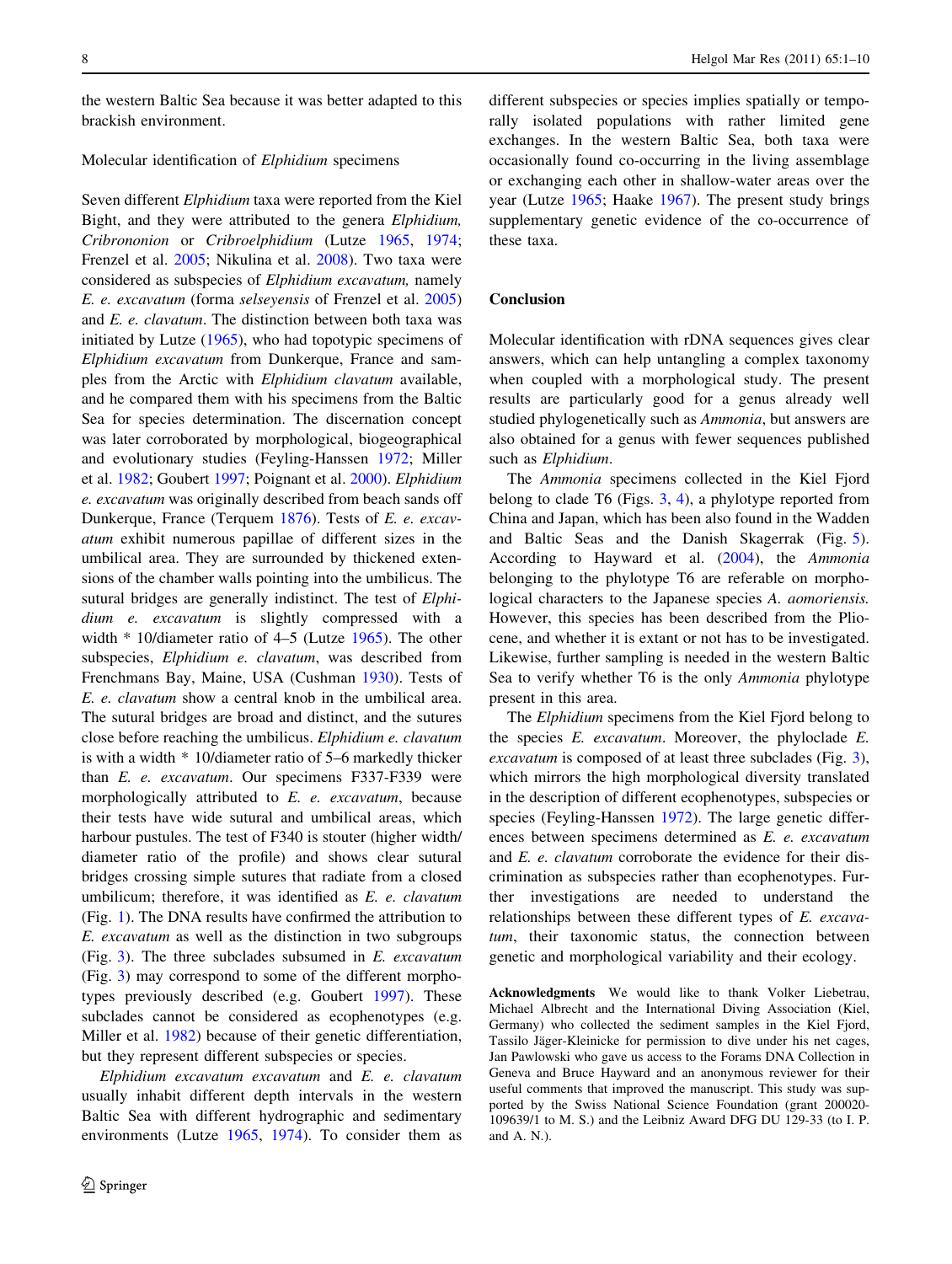#### <span id="page-8-0"></span>References

- Asano K (1951) Part 14: Rotaliidae. In: Stach LW (ed) Illustrated catalogue of Japanese Tertiary smaller foraminifera. Hosokawa Printing, Tokyo, pp 1–21
- Balzer W (1984) Organic matter degradation and biogenic element cycling in a nearshore sediment (Kiel Bight). Limnol Oceanogr 29:1231–1236
- Bouchet VMP, Debenay JP, Sauriau PG, Radford-Knoery J, Soletchnik P (2007) Effects on short term environmental disturbances on living benthic foraminifera during the Pacific oyster summer mortality in the Marennes-Oléron Bay (France). Mar Environ Res 64:358–383
- Brodniewicz I (1965) Recent and some Holocene Foraminifera of the southern Baltic Sea. Acta Palaeontol Pol 10(2):131–259
- Cushman JA (1926) Recent foraminifera from Porto Rico. Publ. Carnegie Institution Washington 342:73–84
- Cushman JA (1928) On Rotalia beccarii (Linné). Contrib. Cushman Found. Foram Res 4:103–107
- Cushman JA (1930) The foraminifera of the Atlantic Ocean, pt. 7: Nonionidae, Camerinidae, Peneroplidae, and Alveolinellidae. US National Museum Bull 104(7):1–79
- d'Orbigny A (1839) Foraminifères. In: de la Sagra R (ed) Histoire physique et naturelle de l'île de Cuba. Bertrand, Paris
- de Nooijer LJ (2007) Shallow-water benthic foraminifera as proxy for natural versus human induced environmental change. Geologica Ultraiectina 272:1–152
- Debenay JP, Beneteau E, Zhang J, Stouff V, Geslin E, Redois F, Fernandez-Gonzalez M (1998) Ammonia beccarii and Ammonia tepida (Foraminifera): morphofunctional arguments for their distinction. Mar Micropaleontol 34:235–244
- Ellis BFS, Messina AR (1940) Catalogue of foraminifera. Special Publication, American National Museum, New York
- Emelyanov EM (1988) Biogenic sedimentation in the Baltic Sea and its consequences. In: Winterhalter B (ed) The Baltic Sea Geological Survey of Finland, vol 6, Special Paper, pp 127–135
- Ertan KT, Hemleben V, Hemleben C (2004) Molecular evolution of some selected benthic foraminifera as inferred from sequences of the small subunit ribosomal DNA. Mar Micropaleontol 53:367–388
- Exon N (1972) Sedimentation in the outer Flensburg Fjord area (Baltic Sea) since the last Glaciation. Meyniana 22:5–6
- Feyling-Hanssen RW (1972) The foraminifera Elphidium excavatum (Terquem) and its variant forms. Micropaleontology 18(3):337– 354
- Frenzel P, Tech T, Bartholdy J (2005) Checklist and annotated bibliography of recent Foraminiferida from the German Baltic Sea coast. Stud Geol Pol 124:67–86
- Galtier N, Gouy M, Gautier C (1996) SEAVIEW and PHYLO\_WIN: two graphic tools for sequence alignment and molecular phylogeny. Comput Appl Biosci 12:543–548
- Gascuel O (1997) BIONJ: an improved version of the NJ algorithm based on a simple model of sequence data. Mol Biol Evol 14(7):685–695
- Goubert E (1997) Le groupe Elphidium excavatum (Terquem): stratégie adaptive des formes lidoensis Cushman et selseyensis (Heron-Allen and Earland) en Baie de Vilaine (Bretagne, France) et lignée évolutive. Geobios 21:303–310
- Guindon S, Gascuel O (2003) A simple fast and accurate algorithm to estimate large phylogenies by maximum likelihood. Syst Biol 52(5):696–704
- Haake FW (1962) Untersuchungen an der Foraminiferen-Fauna im Wattgebiet zwischen Langeoog und dem Festland. Meyniana 12:25–64
- Haake FW (1967) Zum Jahresgang von Populationen einer Foraminiferen-Art in der westlichen Ostsee. Meyniana 17:13–27
- Habura A, Goldstein ST, Broderick S, Bowser SS (2008) A bush not a tree: the extraordinary diversity of cold-water basal foraminiferans extends to warm-water environments. Limnol Oceanogr 53(4):1339–1351
- Hasegawa M, Kishino H, Yano TA (1985) Dating of the human-ape splitting by a molecular clock of mitochondrial DNA. J Mol Evol 22:160–174
- Hayward BW, Grenfell HR, Reid CM, Hayward KA (1999) Recent New Zealand shallow-water benthic foraminifera: taxonomy, ecologic distribution, biogeography and use in paleoenvironmental assessment. Institute of Geological and Nuclear Sciences Monograph 20:258
- Hayward BW, Buzas MA, Buzas-Stephens P, Holzmann M (2003) The lost types of Rotalia beccarii var. tepida Cushman 1926. J Foramin Res 33:352–354
- Hayward BW, Holzmann M, Grenfell HR, Pawlowski J (2004) Morphological distinction of molecular types in Ammonia towards a taxonomic revision of the world's most common and misidentified foraminiferal genus. Mar Micropaleontol 50:237–271
- Hofker J (1977) The foraminifera of Dutch tidal flats and salt marshes. Neth J Sea Res 11:223–296
- Holzmann M (2000) Species concept in foraminifera: Ammonia as a case study. Micropaleontology 46(suppl. 1):21–37
- Holzmann M, Pawlowski J (1997) Molecular morphological and ecological evidence for species recognition in Ammonia (Foraminifera). J Foramin Res 27(4):311–318
- Holzmann M, Pawlowski J (2000) Taxonomic relationships in the genus Ammonia (Foraminifera) based on ribosomal DNA sequences. J Micropalaeontol 19:85–95
- Holzmann M, Piller W, Pawlowski J (1996) Sequence variations in the large-subunit ribosomal RNA gene of Ammonia (Foraminifera Protozoa) and their evolutionary implications. J Mol Evol 43:145–151
- Irion G (1994) Schwermetalle in Nordseesedimenten. Natur und Museum 124:146–159
- Jorissen FJ (1988) Benthic foraminifera from the Adriatic Sea: principles of phenotypic variation. Utrecht Micropaleontol Bull 37:66–83
- Kimura M (1980) A simple method for estimating evolutionary rates of base substitutions through comparative studies of nucleotide sequences. J Mol Evol 16:111–120
- Kubisch M, Schönfeld J (1985) Eine neue "Cyprinen-Ton"-Scholle bei Stohl (Schleswig-Holstein): Mikrofauna und Grobfraktionsanalyse von Sedimenten der Eem-zeitlichen Ostsee. Meyniana 37:89–95
- Langer MR (2000) Comparative molecular analysis of small-subunit ribosomal 18S DNA sequences from Haynesina germanica (Ehrenberg 1840), a common intertidal foraminifer from the North Sea. Neues Jahrb. Geol. P.-M. 2000(11):641–650
- Langer MR, Leppig U (2000) Molecular phylogenetic status of Ammonia catesbyana (d'Orbigny, 1839), an intertidal foraminifer from the North Sea. Neues Jahrb Geol P-M 2000:545–556
- Langer MR, Hottinger L, Huber B (1989) Functional morphology in low-diverse benthic foraminiferal assemblages from tidal flats of the North Sea. Senckenb Marit 20:81–99
- Lutze GF (1965) Zur Foraminiferen: Fauna der Ostsee. Meyniana 15:75–142
- Lutze GF (1974) Foraminiferen der Kieler Bucht (westliche Ostsee): 1 ''Hausgartengebiet'' des Sonderforschungsbereiches 95 der Universität Kiel. Meyniana 26:9-22
- Miller AL, Scott DB, Medioli F (1982) Elphidium excavatum (Terquem): ecophenotypic versus subspecific variation. J Foramin Res 12:116–144
- Murray JW (1991) Ecology and paleoecology of benthic foraminifera. Longman, Harlow